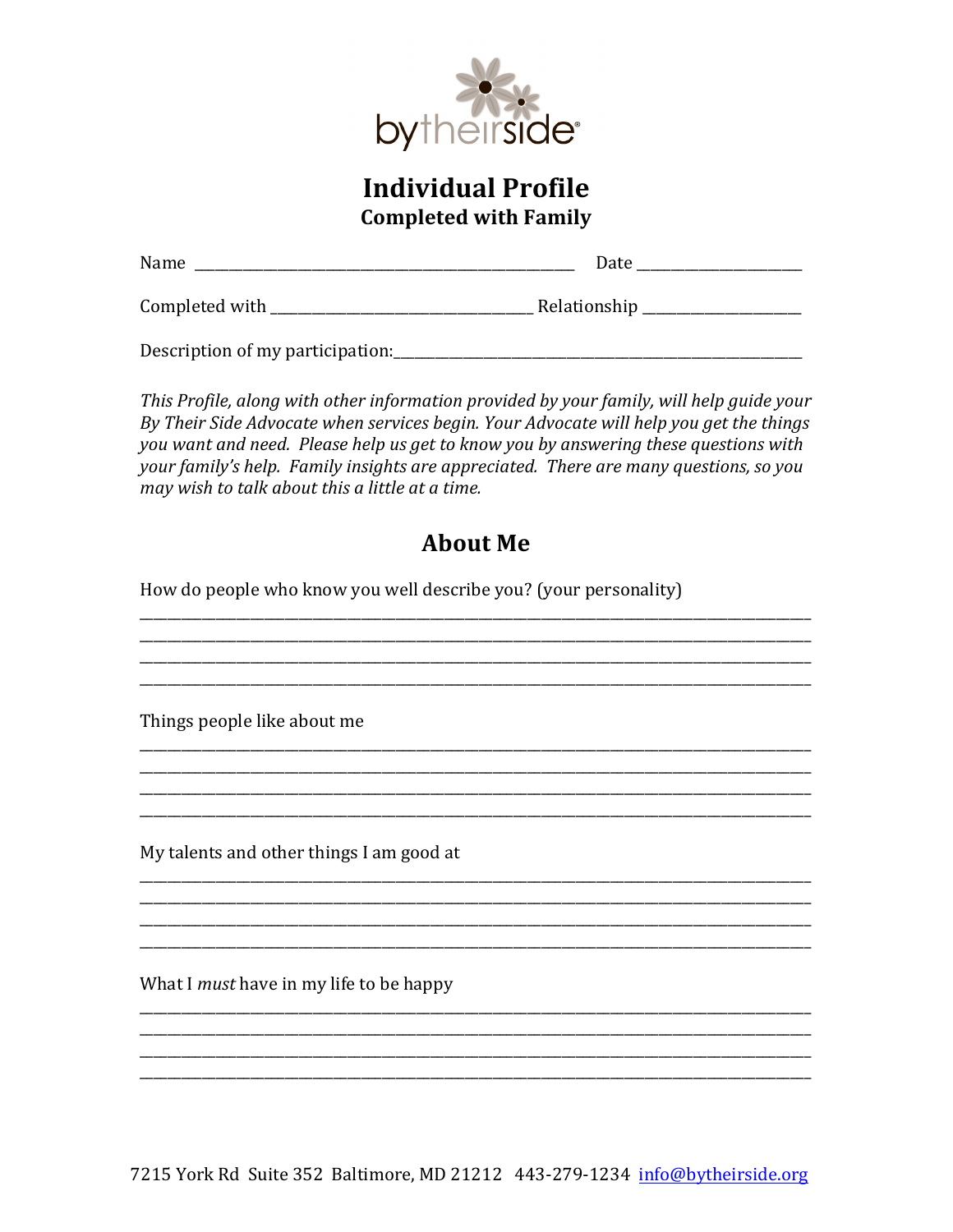My religious preferences are

My closest friends and how to contact them

To maintain my friendships, I need help to

I like to celebrate my birthday by

Gifts I enjoy/things I like to buy

I particularly like

I particularly dislike

Types of clothes I like to wear

7215 York Rd Suite 352 Baltimore, MD 21212 443-279-1234 info@bytheirside.org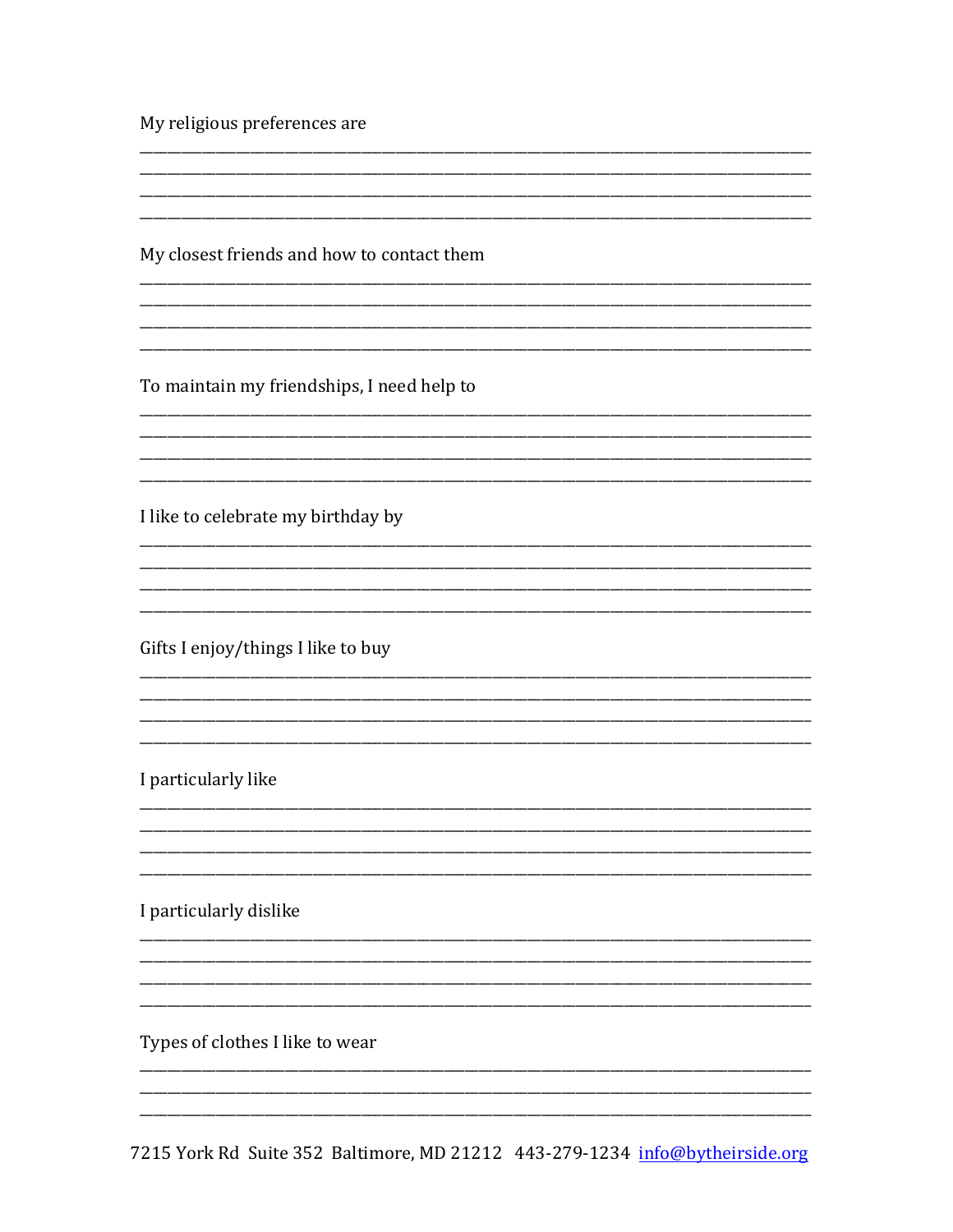My favorite foods are

## **About My Family**

My favorite relatives, near and far, and how to contact them

My favorite holiday traditions and foods

Other family traditions I like

Favorite family stories I like to hear about

Location of my family's burial plot, if I would like to visit one day

## **My Home**

If I move one day, my new home should have

7215 York Rd Suite 352 Baltimore, MD 21212 443-279-1234 info@bytheirside.org

<u> 1999 - Jan James James James James James James James James James James James James James James James James</u>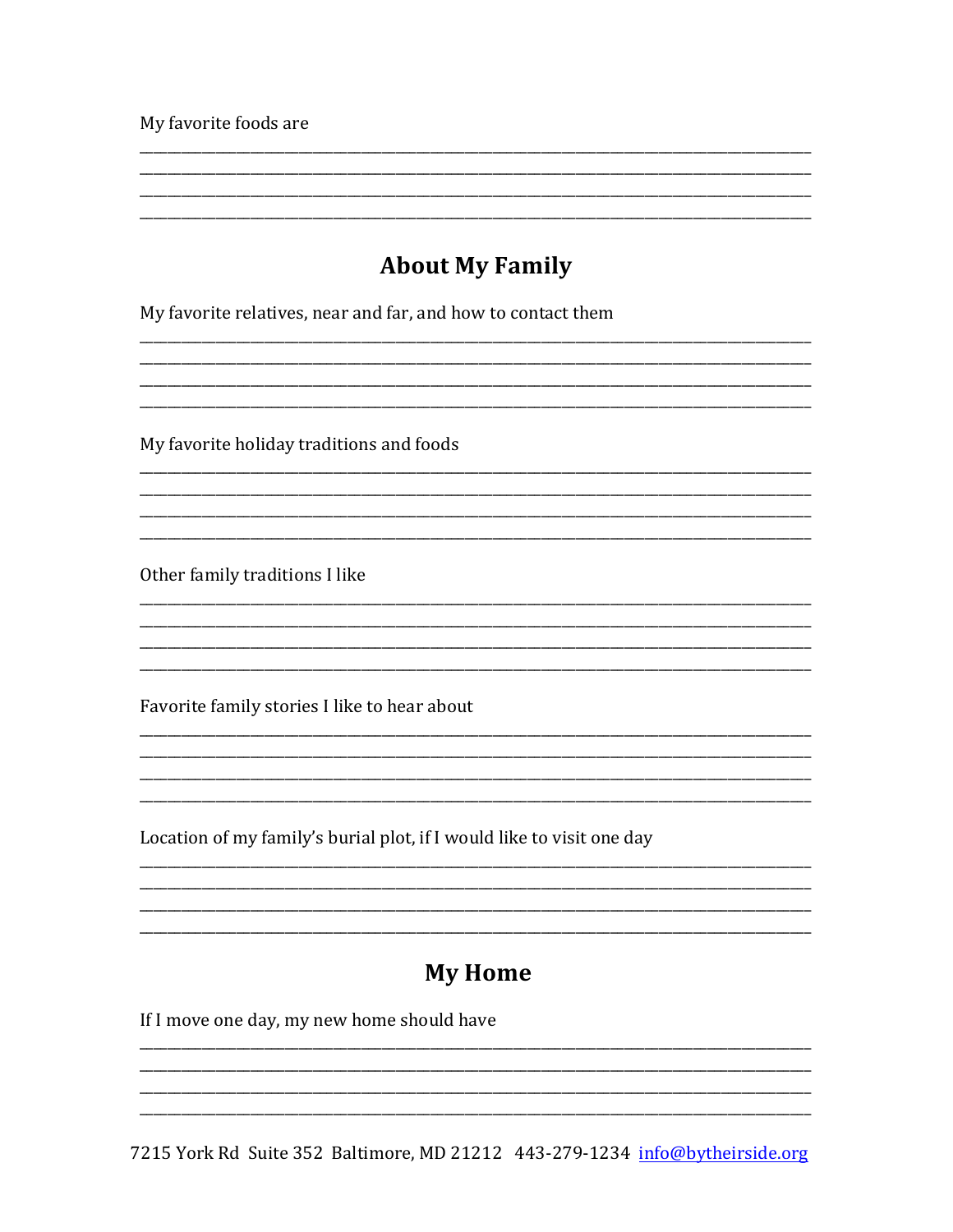At home I like to relax by

I need help with

To be safe at home I need

I help around the house by

For me, the important parts of my routine at home are

## **My Job/Daytime Activity**

On weekdays I go to

My favorite things to do there are

7215 York Rd Suite 352 Baltimore, MD 21212 443-279-1234 info@bytheirside.org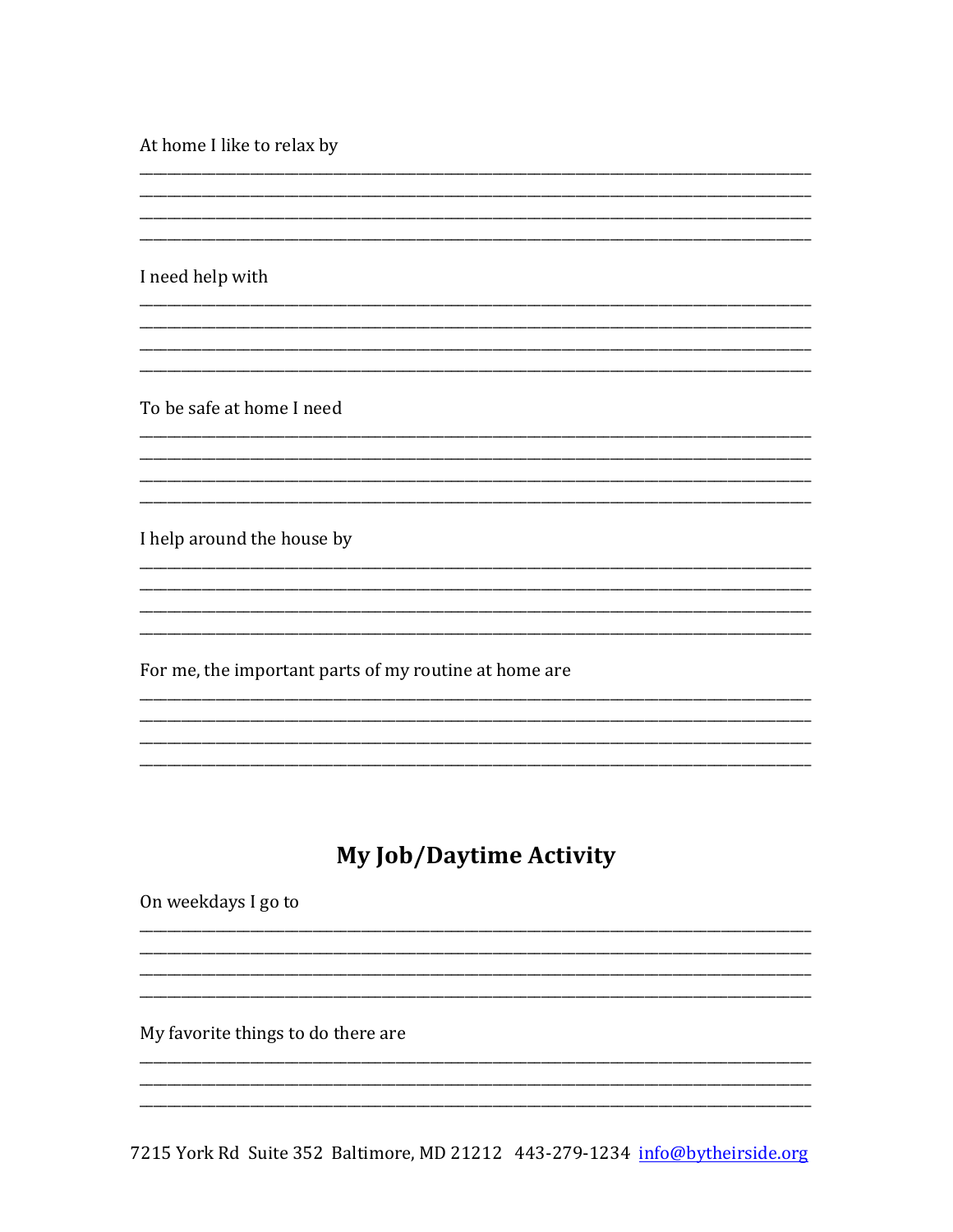What I don't like about it is

When I am there, I need help with

Other work/volunteer/day experiences I would like to try

In the future I hope to

#### **My Community**

Places I like to go/activities I enjoy

Community friends who assist me, and how to contact them (neighbor, place of worship, clubs, etc)

One day I would like to try

7215 York Rd Suite 352 Baltimore, MD 21212 443-279-1234 info@bytheirside.org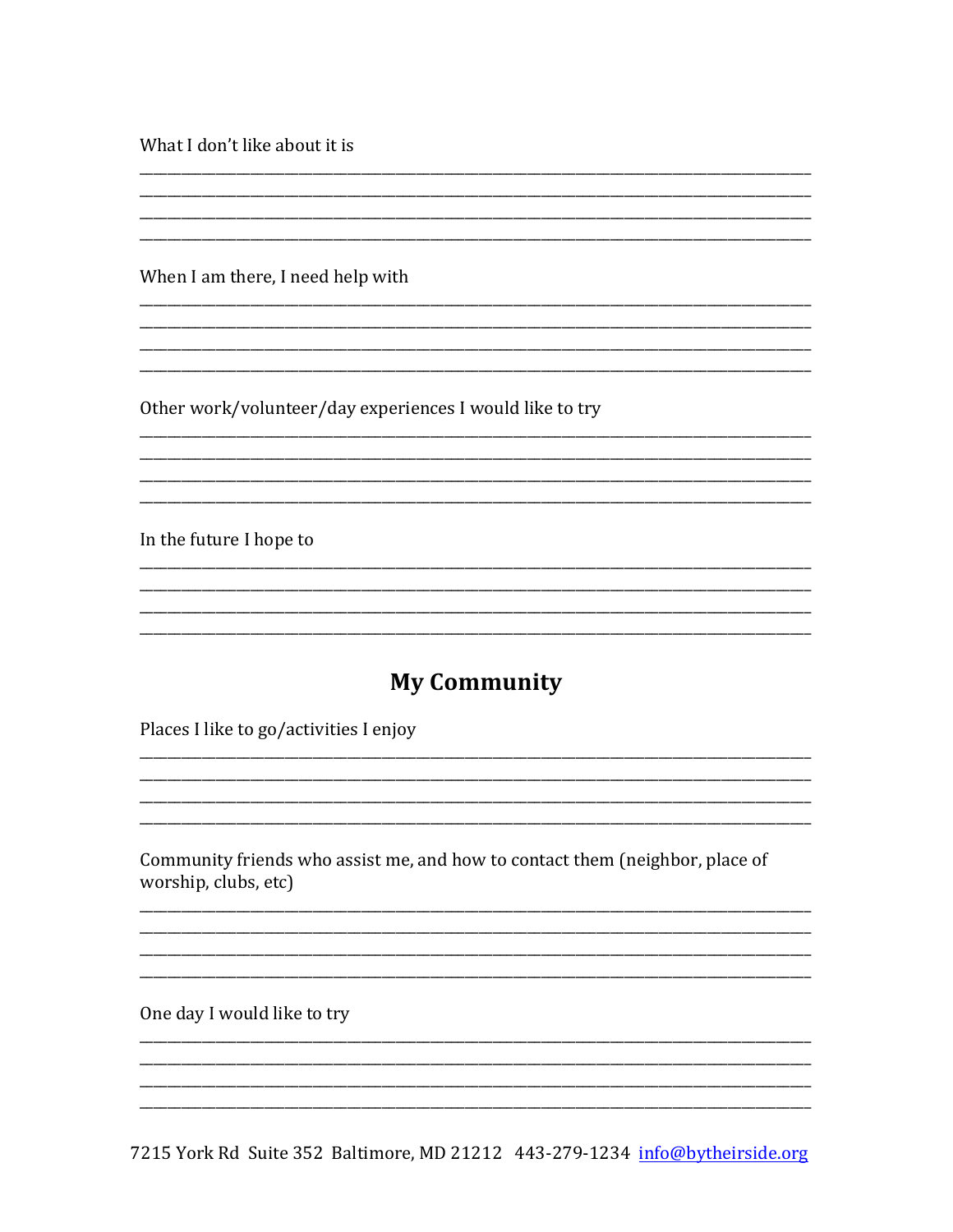To be safe in the community, I need

Past vacations I have enjoyed; new ones I would like to try

## **People who Support Me Should Know**

<u> 1989 - Johann Barnett, fransk politiker (d. 1989)</u>

I like helpers who

If you help me with personal care, I prefer

I let you know I am in pain or feel sick by

I do best when

If I am unhappy, it helps if

Important past events that people who help me should know about

7215 York Rd Suite 352 Baltimore, MD 21212 443-279-1234 info@bytheirside.org